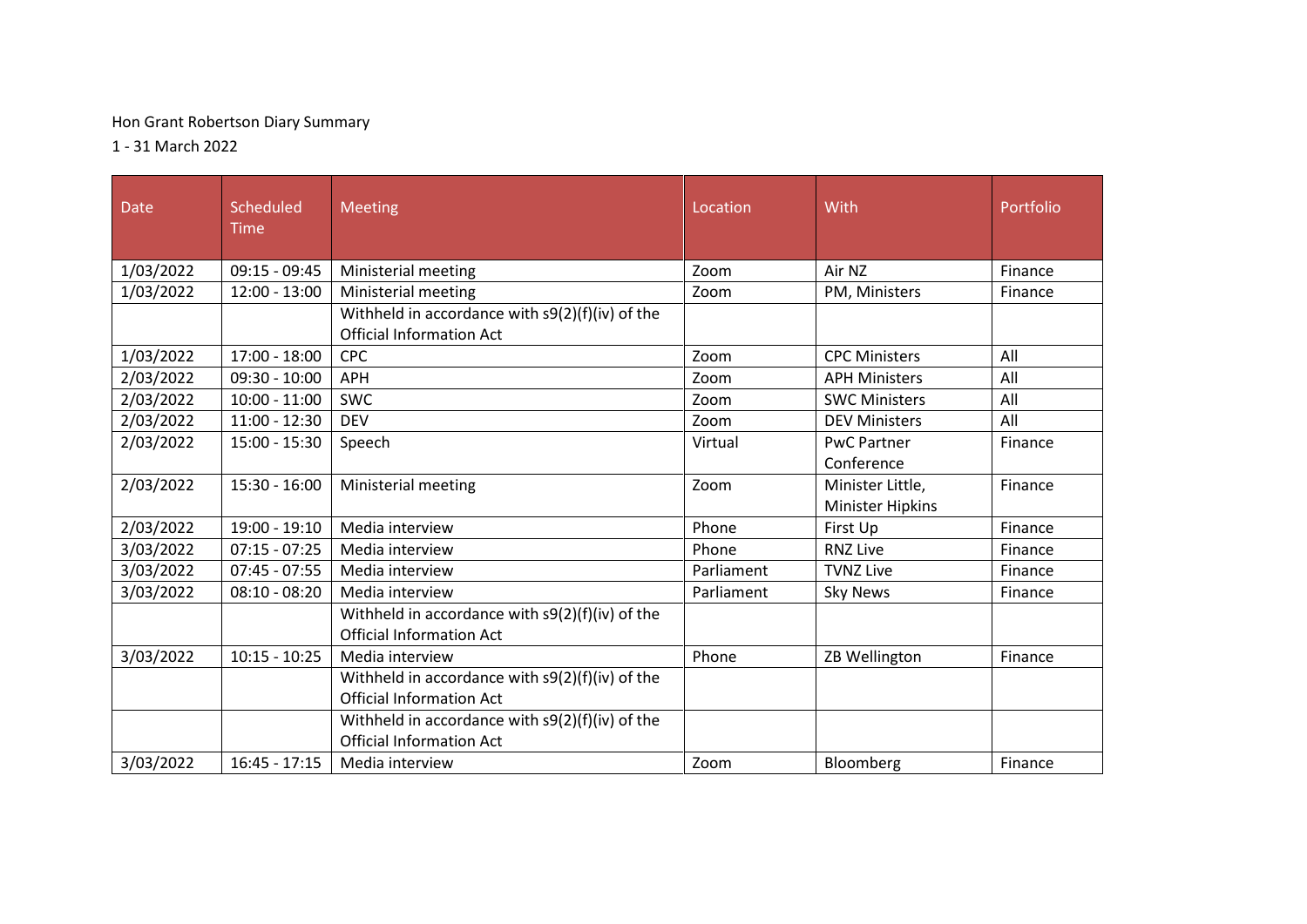|           |                 | Withheld in accordance with $s9(2)(f)(iv)$ of the<br><b>Official Information Act</b> |                |                            |                          |
|-----------|-----------------|--------------------------------------------------------------------------------------|----------------|----------------------------|--------------------------|
| 4/03/2022 | 13:00 - 18:00   | Cricket World Cup 2022 Opening Game                                                  | Tauranga       |                            | Sports and<br>Recreation |
| 6/03/2022 | $15:00 - 15:10$ | Media interview                                                                      | Parliament     | <b>TVNZ</b>                | All                      |
| 6/03/2022 | 15:30 - 15:40   | Media interview                                                                      | Parliament     | <b>TVNZ</b>                | All                      |
| 7/03/2022 | 09:00 - 09:45   | Ministerial meeting                                                                  | Zoom           | Treasury                   | Finance                  |
|           |                 | Withheld in accordance with $s9(2)(f)(iv)$ of the<br><b>Official Information Act</b> |                |                            |                          |
| 7/03/2022 | $10:15 - 11:00$ | Ministerial meeting                                                                  | Zoom           | Minister Little, officials | Finance                  |
| 7/03/2022 | $11:00 - 11:30$ | Ministerial meeting                                                                  | Zoom           | Minister Woods,            | Finance                  |
|           |                 |                                                                                      |                | Minister Parker,           |                          |
|           |                 |                                                                                      |                | <b>Treasury Officials</b>  |                          |
| 7/03/2022 | 11:30 - 12:30   | Ministerial meeting                                                                  | Zoom           | PM, Ministers, officials   | Finance                  |
| 7/03/2022 | $13:00 - 15:00$ | Cabinet                                                                              | Zoom           | Cabinet                    | All                      |
| 7/03/2022 | 15:30 - 16:00   | Ministerial meeting                                                                  | Zoom           | <b>ODEV</b> officials      | Finance                  |
| 7/03/2022 | $16:00 - 16:30$ | Speech                                                                               | Zoom           | <b>ANZ Investor Tour</b>   | Finance                  |
| 7/03/2022 | $16:30 - 17:00$ | Ministerial meeting                                                                  | <b>Beehive</b> | Carrie Hurihanganui,       | Finance                  |
|           |                 |                                                                                      |                | Patrick Strange            |                          |
|           |                 |                                                                                      |                | (Auckland Airport),        |                          |
|           |                 |                                                                                      |                | Minister Wood,             |                          |
|           |                 |                                                                                      |                | officials                  |                          |
| 7/03/2022 | 17:00 - 18:00   | Ministerial meeting                                                                  | Zoom           | Minister Hipkins,          | Finance                  |
|           |                 |                                                                                      |                | Minister Nash,             |                          |
|           |                 |                                                                                      |                | Minister Woods,            |                          |
|           |                 |                                                                                      |                | Minister Tinetti,          |                          |
|           |                 |                                                                                      |                | Minister Jackson,          |                          |
|           |                 |                                                                                      |                | BusinessNZ, CTU            |                          |
| 7/03/2022 | 18:05 - 18:15   | Media interview                                                                      | Phone          | <b>Heather du Plessis-</b> | Finance                  |
|           |                 |                                                                                      |                | Allan Drive Show           |                          |
| 8/03/2022 | $09:00 - 09:30$ | Ministerial meeting                                                                  | Zoom           | Minister Woods             | Finance                  |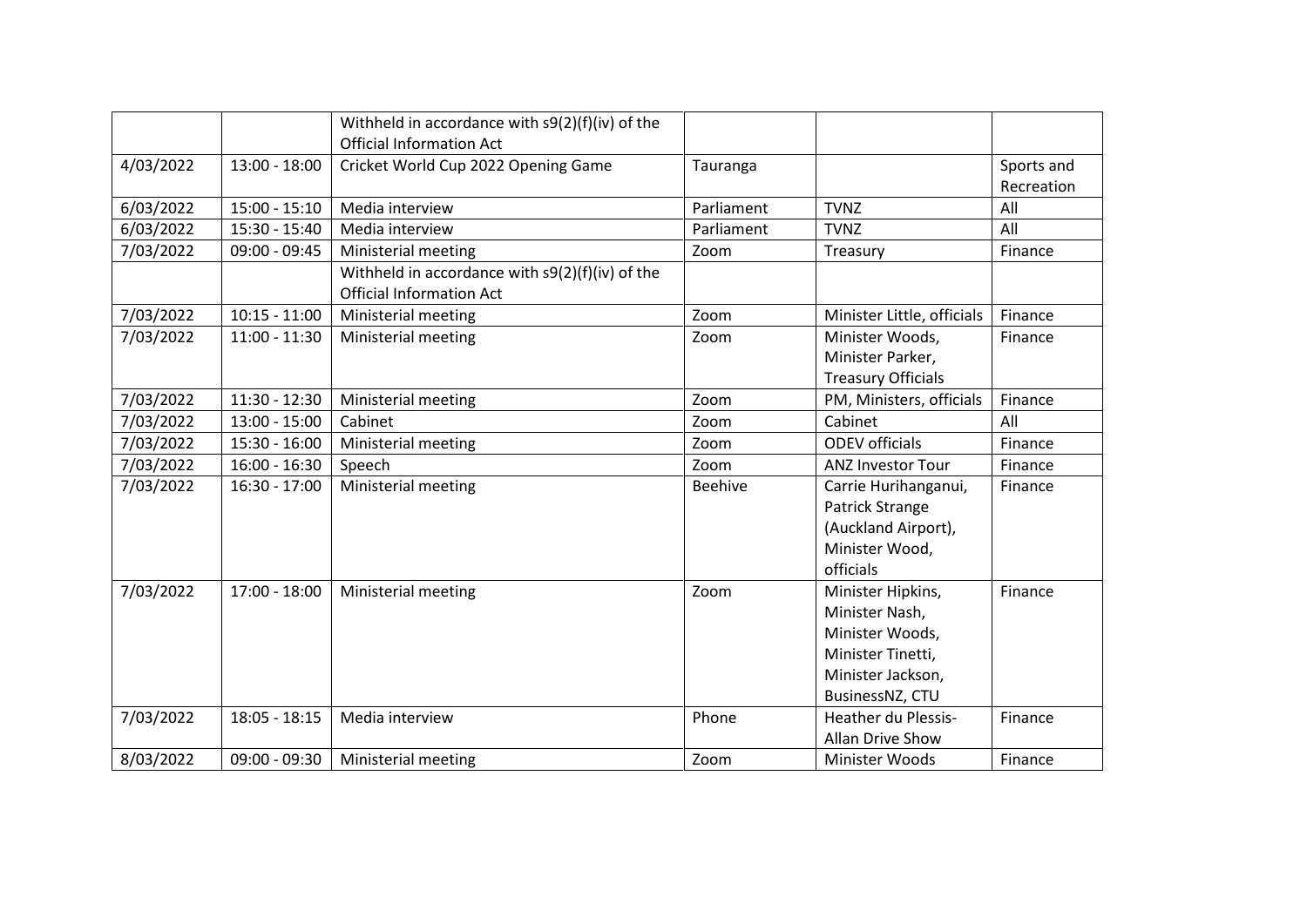| 8/03/2022  | $11:30 - 12:15$ | Ministerial meeting                             | Zoom        | PM, Ministers,                | Finance |
|------------|-----------------|-------------------------------------------------|-------------|-------------------------------|---------|
|            |                 |                                                 |             | Officials                     |         |
| 8/03/2022  | $16:00 - 16:45$ | <b>MCR</b>                                      | Zoom        | <b>MCR Ministers</b>          | All     |
| 8/03/2022  | $16:45 - 17:45$ | Ministerial meeting                             | Zoom        | PM, Minister Hipkins,         | Finance |
|            |                 |                                                 |             | Minister Verrall,             |         |
|            |                 |                                                 |             | Minister Little,              |         |
|            |                 |                                                 |             | Minister Sio, Minister        |         |
|            |                 |                                                 |             | Henare, Minister              |         |
|            |                 |                                                 |             | Davis, Minister Faafoi,       |         |
|            |                 |                                                 |             | <b>Officials</b>              |         |
| 9/03/2022  | $09:00 - 09:30$ | Ministerial meeting                             | Zoom        | Kiwibank                      | Finance |
| 9/03/2022  | $09:30 - 10:00$ | <b>APH</b>                                      | Zoom        | <b>APH Ministers</b>          | All     |
| 9/03/2022  | $10:00 - 11:00$ | <b>SWC</b>                                      | Zoom        | <b>SWC Ministers</b>          | All     |
| 9/03/2022  | $11:00 - 12:00$ | <b>DEV</b>                                      | DEV meeting | <b>DEV Ministers</b>          | All     |
| 9/03/2022  | 12:00 - 12:45   | Ministerial meeting                             | Zoom        | PM, BusinessNZ                | Finance |
|            |                 | Withheld in accordance with s9(2)(f)(iv) of the |             |                               |         |
|            |                 | <b>Official Information Act</b>                 |             |                               |         |
| 9/03/2022  | 19:00 - 19:10   | Media interview                                 | Phone       | First Up                      | Finance |
| 10/03/2022 | $08:00 - 09:00$ | Ministerial meeting                             | Wellington  | <b>Five Finance Ministers</b> | Finance |
| 10/03/2022 | $10:30 - 11:30$ | ENV                                             | Zoom        | <b>ENV Ministers</b>          | All     |
| 10/03/2022 | $11:30 - 12:15$ | Ministerial meeting                             | Zoom        | Ministers, Officials          | Finance |
| 10/03/2022 | $15:30 - 16:30$ | Ministerial meeting                             | Zoom        | Treasury                      | Finance |
| 10/03/2022 | $16:00 - 17:00$ | Ministerial meeting                             | Zoom        | MOG RM Ministers,             | Finance |
|            |                 |                                                 |             | officials                     |         |
| 10/03/2022 | 17:30 - 18:00   | Ministerial meeting                             | Zoom        | Minister Faafoi,              | Finance |
|            |                 |                                                 |             | Officials                     |         |
| 10/03/2022 | $18:15 - 19:00$ | Ministerial meeting                             | Zoom        | Minister Shaw, Craig          | Finance |
|            |                 |                                                 |             | Weise, Officials,             |         |
|            |                 |                                                 |             | Advisors                      |         |
| 11/03/2022 | $08:00 - 09:00$ | Ministerial meeting                             | Zoom        | Minister Woods,               | Finance |
|            |                 |                                                 |             | Minister Wood,                |         |
|            |                 |                                                 |             | Officials                     |         |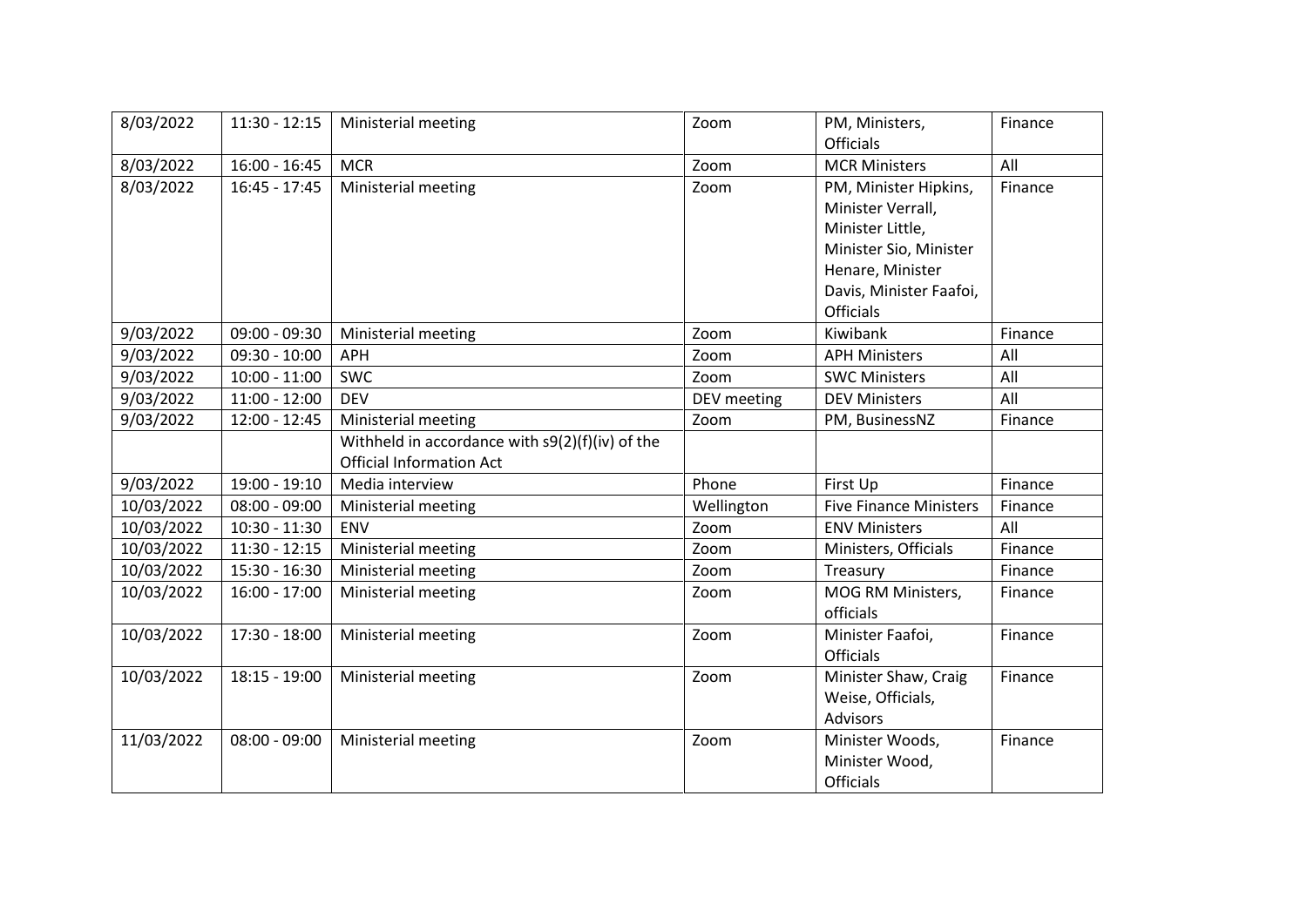| 11/03/2022 | $09:00 - 10:00$ | Speech              | Zoom           | <b>Deloitte Annual</b>    | Finance    |
|------------|-----------------|---------------------|----------------|---------------------------|------------|
|            |                 |                     |                | <b>Partner Meeting</b>    |            |
| 11/03/2022 | $10:00 - 10:45$ | Ministerial meeting | Zoom           | PM, Minister Hipkins,     | Finance    |
|            |                 |                     |                | <b>Business Leaders,</b>  |            |
|            |                 |                     |                | <b>Officials</b>          |            |
| 11/03/2022 | $11:30 - 12:15$ | Ministerial meeting | Zoom           | Ministers, Officials      | Finance    |
| 11/03/2022 | $14:00 - 15:00$ | Ministerial meeting | Zoom           | Ministers, Officials      | Finance    |
| 11/03/2022 | 15:30 - 16:00   | Ministerial meeting | Zoom           | <b>MOGSSER Ministers</b>  | Finance    |
| 13/03/2022 | $11:00 - 18:00$ | Attend              | Wellington     | Cricket World Cup         | Sports and |
|            |                 |                     |                | 2022 Game                 | Recreation |
| 14/03/2022 | 09:00 - 09:45   | Ministerial meeting | Zoom           | Treasury                  | Finance    |
| 14/03/2022 | $09:45 - 10:15$ | <b>ODEV</b>         | Zoom           | <b>ODEV Officials</b>     | Finance    |
| 14/03/2022 | $10:15 - 10:45$ | Ministerial meeting | Beehive        | Secretary for Treasury    | Finance    |
| 14/03/2022 | $11:00 - 11:30$ | Ministerial meeting | Zoom           | Minister Woods,           | Finance    |
|            |                 |                     |                | Minister Parker,          |            |
|            |                 |                     |                | <b>Treasury Officials</b> |            |
| 14/03/2022 | $11:00 - 11:30$ | Ministerial meeting | Zoom           | Treasury                  | Finance    |
| 14/03/2022 | 11:30 - 12:30   | Ministerial meeting | Zoom           | PM, Ministers,            | <b>DPM</b> |
|            |                 |                     |                | <b>Officials</b>          |            |
| 14/03/2022 | $13:00 - 15:00$ | Cabinet             | Zoom           | <b>Cabinet Ministers</b>  | All        |
| 14/03/2022 | $16:00 - 17:00$ | Speak               | <b>Beehive</b> | Post Cabinet press        | Finance    |
|            |                 |                     |                | conference                |            |
| 14/03/2022 | 17:00 - 19:00   | <b>APH Hons</b>     | Zoom           | <b>APH Hons Ministers</b> | All        |
| 14/03/2022 | $17:06 - 17:16$ | Media interview     | Phone          | Checkpoint                | <b>DPM</b> |
| 14/03/2022 | $18:05 - 18:15$ | Media interview     | Phone          | Heather du Plessis-       | <b>DPM</b> |
|            |                 |                     |                | Allan Drive Show          |            |
| 14/03/2022 | 19:00 - 21:00   | <b>DEV</b>          | Zoom           | <b>DEV Ministers</b>      | All        |
| 15/03/2022 | $08:15 - 08:45$ | Ministerial meeting | Zoom           | PM, Minister Wood,        | <b>DPM</b> |
|            |                 |                     |                | <b>CTU</b>                |            |
| 15/03/2022 | $09:00 - 09:30$ | Ministerial meeting | Zoom           | Minister O'Connor,        | Finance    |
|            |                 |                     |                | Minister Clark,           |            |
|            |                 |                     |                | <b>Officials</b>          |            |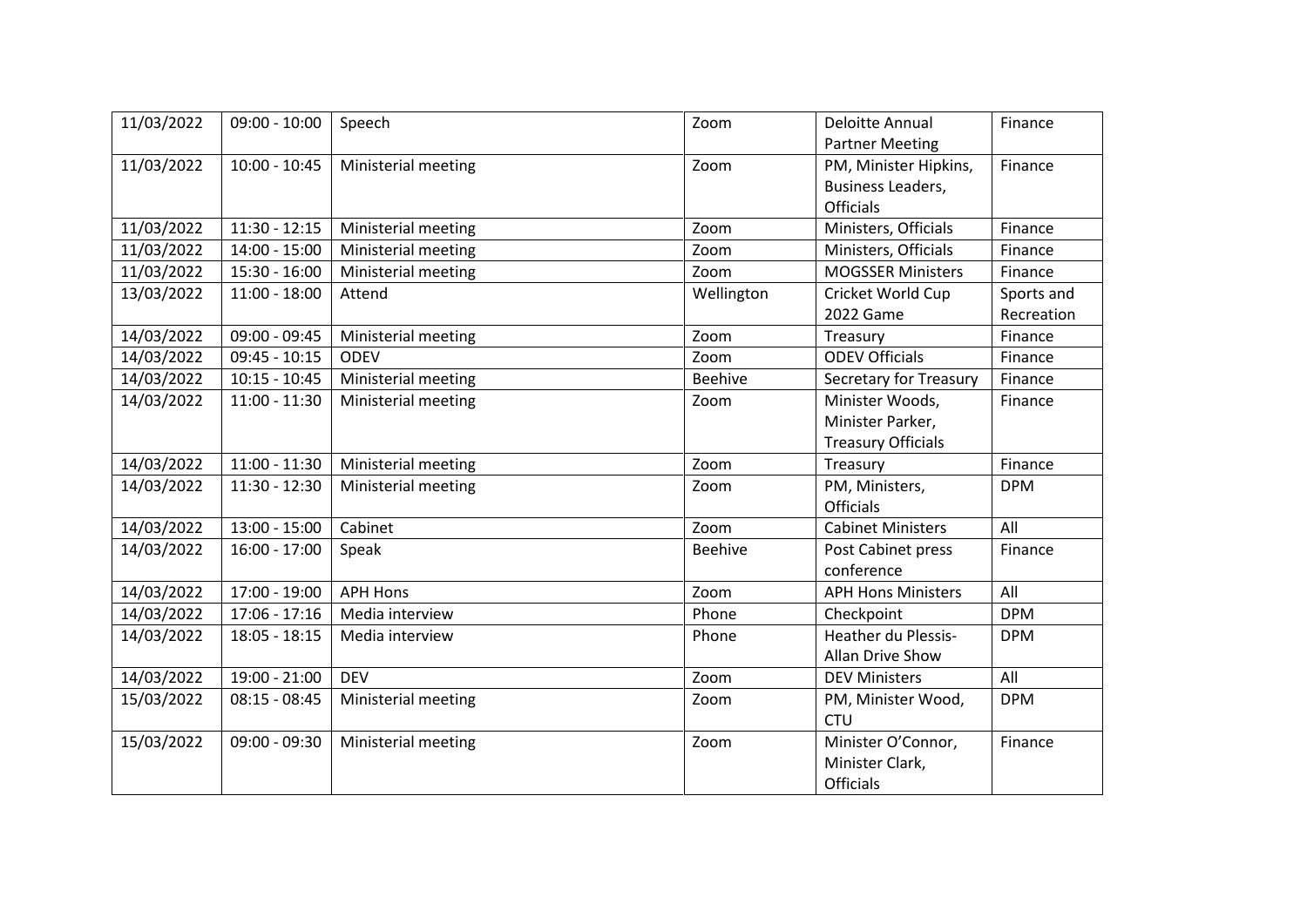| 15/03/2022 | $11:30 - 12:15$ | Ministerial meeting                             | Zoom     | Ministers, Officials       | Finance    |
|------------|-----------------|-------------------------------------------------|----------|----------------------------|------------|
| 15/03/2022 | $17:00 - 18:00$ | <b>ERS</b>                                      | Zoom     | <b>ERS Ministers</b>       | All        |
|            |                 | Withheld in accordance with s9(2)(f)(iv) of the |          |                            |            |
|            |                 | <b>Official Information Act</b>                 |          |                            |            |
| 16/03/2022 | $09:30 - 10:00$ | <b>APH</b>                                      | Zoom     | <b>APH Ministers</b>       | All        |
| 16/03/2022 | $10:00 - 11:00$ | <b>SWC</b>                                      | Zoom     | <b>SWC Ministers</b>       | All        |
| 16/03/2022 | 11:00 - 12:00   | <b>DEV</b>                                      | Zoom     | <b>DEV Ministers</b>       | All        |
| 16/03/2022 | $11:30 - 12:15$ | Ministerial meeting                             | Zoom     | Ministers, Officials       |            |
| 16/03/2022 | $15:30 - 16:15$ | Ministerial meeting                             | Zoom     | Minister Little, Interim   | Finance    |
|            |                 |                                                 |          | Health NZ and Interim      |            |
|            |                 |                                                 |          | Māori Health               |            |
|            |                 |                                                 |          | Authority officials        |            |
| 16/03/2022 | 16:30 - 17:00   | Ministerial meeting                             | Zoom     | <b>Minister Shaw</b>       | Finance    |
| 16/03/2022 | 17:00 - 17:30   | Ministerial meeting                             | Zoom     | Minister O'Connor,         | Finance    |
|            |                 |                                                 |          | Minister Wood,             |            |
|            |                 |                                                 |          | Kiwifruit Industry         |            |
|            |                 |                                                 |          | representatives            |            |
| 16/03/2022 | 19:00 - 19:10   | Media interview                                 | Phone    | First Up                   | <b>DPM</b> |
| 17/03/2022 | 09:00 - 09:45   | Ministerial meeting                             | Zoom     | Regional Economic          | Finance    |
|            |                 |                                                 |          | Development                |            |
|            |                 |                                                 |          | Ministers                  |            |
| 17/03/2022 | $11:30 - 12:15$ | Ministerial meeting                             | Zoom     | Ministers, Officials       | Finance    |
| 17/03/2022 | $15:30 - 16:00$ | Ministerial meeting                             | Zoom     | <b>Treasury Officials</b>  | Finance    |
| 17/03/2022 | $16:15 - 17:00$ | Ministerial meeting                             | Zoom     | Joint Revenue              | Finance    |
|            |                 |                                                 |          | Ministers, IR Officials    |            |
| 17/03/2022 | 17:00 - 17:30   | Ministerial meeting                             | Zoom     | <b>Carbon Neutral Govt</b> | Finance    |
|            |                 |                                                 |          | Ministers                  |            |
| 17/03/2022 | 17:30 - 18:15   | Ministerial meeting                             | Zoom     | International              | Finance    |
|            |                 |                                                 |          | Monetary Fund,             |            |
|            |                 |                                                 |          | Officials, advisors        |            |
| 18/03/2022 | $06:55 - 07:05$ | Media interview                                 | Phone    | Mike Hosking               | <b>DPM</b> |
| 18/03/2022 | $09:15 - 10:00$ | Visit                                           | Auckland | Mainfreight                | Finance    |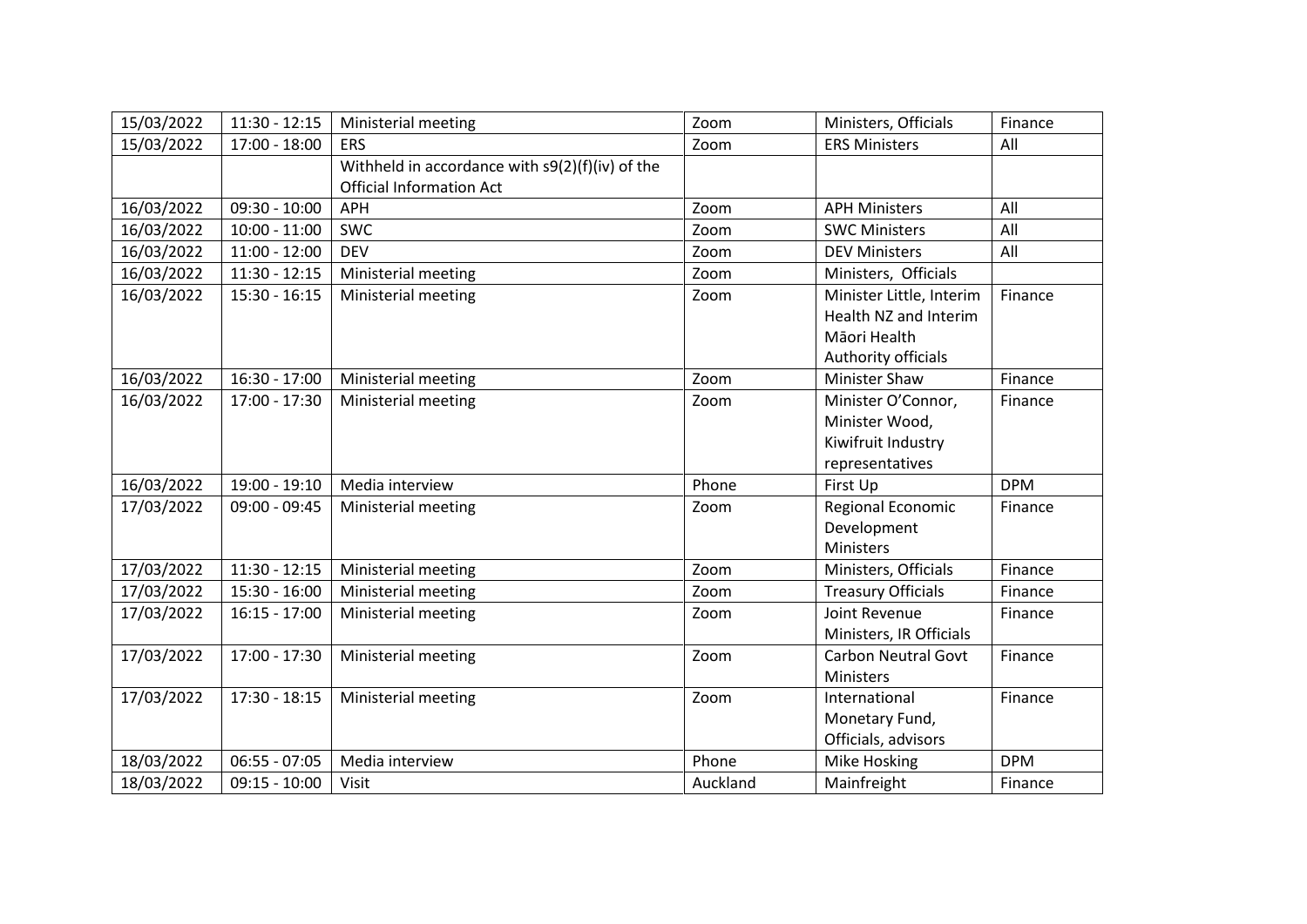|            |                 | Withheld in accordance with s9(2)(f)(iv) of the<br><b>Official Information Act</b> |                 |                            |            |
|------------|-----------------|------------------------------------------------------------------------------------|-----------------|----------------------------|------------|
| 18/03/2022 | $11:00 - 11:30$ | Ministerial meeting                                                                | Zoom            | Ministers, Officials       | Finance    |
| 18/03/2022 | $11:30 - 12:15$ | Ministerial meeting                                                                | Zoom            | Ministers, Officials       | Finance    |
| 18/03/2022 | $13:00 - 14:00$ | <b>Ministerial meeting</b>                                                         | <b>MS Teams</b> | NZBA Council,              | Finance    |
|            |                 |                                                                                    |                 | Minister Clark,            |            |
|            |                 |                                                                                    |                 | Officials, Advisors        |            |
| 18/03/2022 | $14:15 - 14:55$ | Media interview                                                                    | Auckland        | <b>Scotty Stevenson</b>    | Finance    |
| 18/03/2022 | 15:00 - 15:25   | Media interview                                                                    | Auckland        | Liam Dann                  | Finance    |
| 21/03/2022 | $08:30 - 09:00$ | Ministerial meeting                                                                | Zoom            | Minister Woods,            | Finance    |
|            |                 |                                                                                    |                 | Minister Parker,           |            |
|            |                 |                                                                                    |                 | <b>Officials</b>           |            |
| 21/03/2022 | 09:00 - 09:45   | Ministerial meeting                                                                | Zoom            | <b>Treasury Officials</b>  | Finance    |
| 21/03/2022 | $09:45 - 09:55$ | Media interview                                                                    | Phone           | Today FM Live with         | Finance    |
|            |                 |                                                                                    |                 | Duncan Garner              |            |
| 21/03/2022 | $10:00 - 11:00$ | Ministerial meeting                                                                | Zoom            | PM, Ministers,             | All        |
|            |                 |                                                                                    |                 | officials, advisors        |            |
| 21/03/2022 | $11:00 - 13:00$ | Cabinet                                                                            | Zoom            | <b>Cabinet Ministers</b>   | All        |
| 21/03/2022 | 13:00 - 14:00   | CBC                                                                                | Zoom            | <b>CBC Ministers</b>       | All        |
| 21/03/2022 | 14:30 - 15:00   | Ministerial meeting                                                                | Zoom            | Infrastructure             | Finance    |
|            |                 |                                                                                    |                 | Commission, Officials      |            |
| 21/03/2022 | $15:15 - 15:45$ | Ministerial meeting                                                                | <b>Beehive</b>  | <b>HE Hon Patricia</b>     | <b>DPM</b> |
|            |                 |                                                                                    |                 | Forsyth                    |            |
| 21/03/2022 | 17:00 - 17:30   | Ministerial meeting                                                                | Zoom            | Minister Nash,             | Finance    |
|            |                 |                                                                                    |                 | Officials, advisors        |            |
| 21/03/2022 | $18:05 - 18:15$ | Media interview                                                                    | Phone           | <b>Heather du Plessis-</b> | Finance    |
|            |                 |                                                                                    |                 | Allan Drive Show           |            |
| 22/03/2022 | $08:30 - 09:00$ | Ministerial meeting                                                                | <b>Beehive</b>  | Raelene Castle             | Sport and  |
|            |                 |                                                                                    |                 |                            | Recreation |
| 22/03/2022 | 09:00 - 09:30   | Ministerial meeting                                                                | <b>Beehive</b>  | <b>SNZ Officials</b>       | Sport and  |
|            |                 |                                                                                    |                 |                            | Recreation |
| 22/03/2022 | $09:30 - 10:00$ | Ministerial meeting                                                                | Zoom            | <b>Treasury Officials</b>  | Finance    |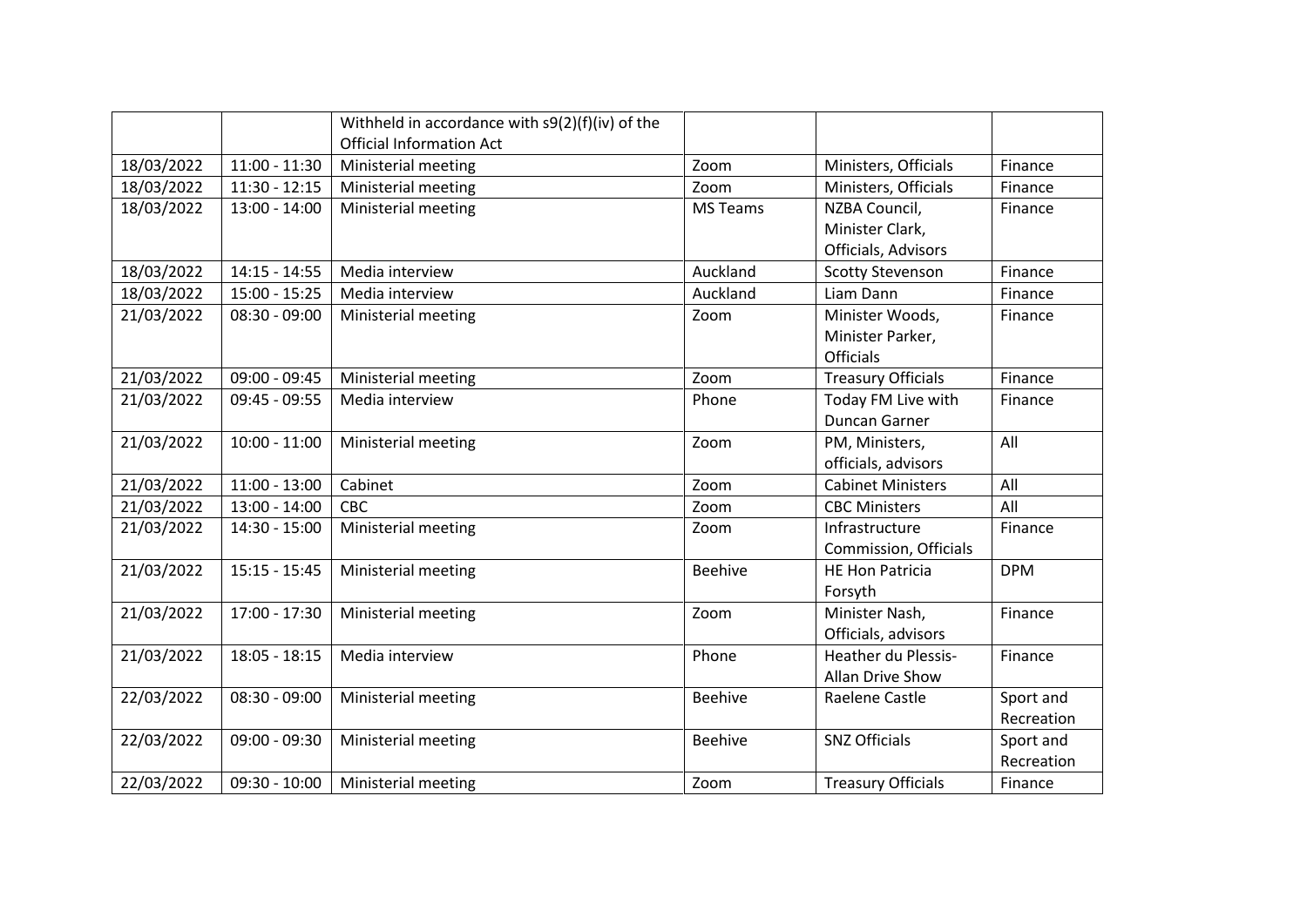|            |                 | Withheld in accordance with $s9(2)(f)(iv)$ of the<br><b>Official Information Act</b> |              |                           |            |
|------------|-----------------|--------------------------------------------------------------------------------------|--------------|---------------------------|------------|
|            |                 |                                                                                      |              |                           |            |
| 22/03/2022 | 17:30 - 20:00   | Ministerial meeting                                                                  | Auckland     | Countdown NZ              | Finance    |
|            |                 |                                                                                      |              | Executive                 |            |
| 23/03/2022 | $07:15 - 09:00$ | Speech                                                                               | Auckland     | Auckland Chamber of       | Finance    |
|            |                 |                                                                                      |              | Commerce breakfast        |            |
| 23/03/2022 | $09:30 - 10:30$ | Speech                                                                               | Auckland     | Mansons new 6 Green       | Finance    |
|            |                 |                                                                                      |              | Star building             |            |
| 23/03/2022 | $11:00 - 11:30$ | Ministerial meeting                                                                  | Auckland     | Mayor Goff                | Finance    |
| 23/03/2022 | 12:00 - 13:00   | Visit                                                                                | Auckland     | Fisher + Paykel           | Finance    |
|            |                 |                                                                                      |              | Healthcare                |            |
| 23/03/2022 | $15:00 - 16:00$ | Ministerial meeting                                                                  | Zoom         | PM, Reconnecting NZ       | All        |
|            |                 |                                                                                      |              | Ministers, Officials      |            |
| 23/03/2022 | $16:00 - 16:30$ | Ministerial meeting                                                                  | Zoom         | <b>CTU</b>                | Finance    |
| 23/03/2022 | 17:00 - 18:00   | Speech                                                                               | Auckland     | Farewell for Kereyn       | Sports &   |
|            |                 |                                                                                      |              | Smith                     | Recreation |
| 23/03/2022 | $18:15 - 18:25$ | Media interview                                                                      | Phone        | First Up                  | All        |
| 24/03/2022 | 11:30 - 12:30   | Ministerial meeting                                                                  | Zoom         | Officials, Covid          | Finance    |
|            |                 |                                                                                      |              | Ministers                 |            |
| 25/03/2022 | $10:00 - 10:10$ | Media interview                                                                      |              | Rebecca Macfie            | Finance    |
| 25/03/2022 | 11:30 - 12:30   | Ministerial meeting                                                                  | Zoom         | Ministers, Officials      | Finance    |
| 25/03/2022 | 14:00 - 15:00   | Ministerial meeting                                                                  | Zoom         | PM, Ministers,            | Finance    |
|            |                 |                                                                                      |              | Officials                 |            |
| 26/03/2022 | $11:00 - 19:00$ | Attend                                                                               | Christchurch | NZ vs Pakistan cricket    | Sports and |
|            |                 |                                                                                      |              | match                     | Recreation |
| 28/03/2022 | $08:00 - 08:30$ | Ministerial meeting                                                                  | Zoom         | PM, Minister Mahuta,      | Finance    |
|            |                 |                                                                                      |              | advisors                  |            |
| 28/03/2022 | $08:30 - 09:00$ | Ministerial meeting                                                                  | Zoom         | Minister Little,          | Finance    |
|            |                 |                                                                                      |              | Officials, advisors       |            |
| 28/03/2022 | 09:00 - 09:45   | Ministerial meeting                                                                  | Zoom         | <b>Treasury Officials</b> | Finance    |
| 28/03/2022 | 09:45 - 10:15   | Ministerial meeting                                                                  |              | Secretary for Treasury    | Finance    |
| 28/03/2022 | $10:15 - 10:45$ | Ministerial meeting                                                                  | Zoom         | <b>ODEV Officials</b>     | Finance    |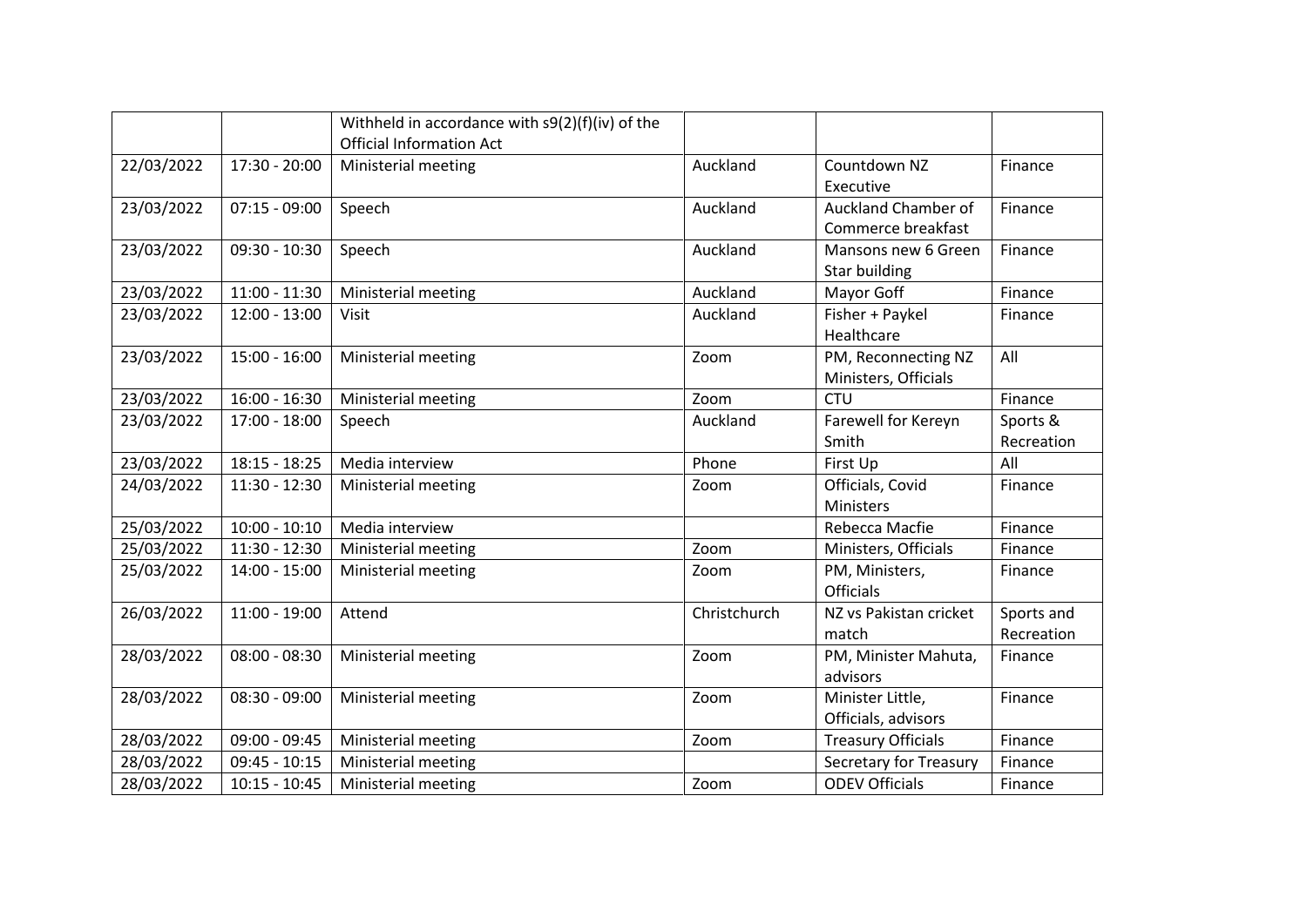| 28/03/2022 | $11:00 - 11:30$ | Ministerial meeting                               | Zoom           | Minister Woods,            | Finance    |
|------------|-----------------|---------------------------------------------------|----------------|----------------------------|------------|
|            |                 |                                                   |                | Minister Parker,           |            |
|            |                 |                                                   |                | <b>Treasury Officials</b>  |            |
| 28/03/2022 | $11:30 - 12:30$ | Ministerial meeting                               | Zoom           | PM, Ministers, officials   | Finance    |
| 28/03/2022 | $13:00 - 15:00$ | Cabinet                                           | Zoom           | <b>Cabinet Ministers</b>   | Finance    |
| 28/03/2022 | $15:15 - 17:00$ | Speak                                             | Zoom           | Future of Work             | Finance    |
|            |                 |                                                   |                | <b>Tripartite Forum</b>    |            |
|            |                 |                                                   |                | (Hipkins, Nash,            |            |
|            |                 |                                                   |                | Woods, Sepuloni,           |            |
|            |                 |                                                   |                | Jackson)                   |            |
| 28/03/2022 | $17:00 - 18:00$ | <b>APH Hons</b>                                   | Zoom           | <b>APH Hons Ministers</b>  | All        |
| 28/03/2022 | $18:05 - 18:15$ | Media interview                                   | Phone          | <b>Heather du Plessis-</b> | All        |
|            |                 |                                                   |                | Allan Drive Show           |            |
| 29/03/2022 | $08:00 - 08:30$ | Ministerial meeting                               | Zoom           | PM, Minister Wood,         | All        |
|            |                 |                                                   |                | <b>PSA</b>                 |            |
|            |                 | Withheld in accordance with $s9(2)(f)(iv)$ of the |                |                            |            |
|            |                 | <b>Official Information Act</b>                   |                |                            |            |
| 29/03/2022 | $15:00 - 15:30$ | Ministerial meeting                               | <b>Beehive</b> | PM, Minister               | Finance    |
|            |                 |                                                   |                | O'Connor, Minister         |            |
|            |                 |                                                   |                | Clark, Fonterra,           |            |
|            |                 |                                                   |                | <b>Officials</b>           |            |
| 29/03/2022 | $16:00 - 17:00$ | Ministerial meeting                               | Zoom           | MOG RM Reform              | Finance    |
|            |                 |                                                   |                | Ministers, Officials       |            |
| 29/03/2022 | $17:00 - 18:00$ | CPC                                               | Zoom           | <b>CPC Ministers</b>       | All        |
| 29/03/2022 | 18:15 - 19:15   | Attend                                            | Wellington     | <b>ICC Women's CWC VIP</b> | Sports and |
|            |                 |                                                   |                | evening                    | Recreation |
|            |                 | Withheld in accordance with $s9(2)(f)(iv)$ of the |                |                            |            |
|            |                 | <b>Official Information Act</b>                   |                |                            |            |
| 30/03/2022 | $07:40 - 09:15$ | Speech                                            | Paekakariki    | Opening of                 | Finance    |
|            |                 |                                                   |                | <b>Transmission Gully</b>  |            |
| 30/03/2022 | $10:30 - 11:00$ | <b>SWC</b>                                        | Zoom           | <b>SWC Ministers</b>       | All        |
| 30/03/2022 | $11:00 - 12:00$ | <b>DEV</b>                                        | Zoom           | <b>DEV Ministers</b>       | All        |